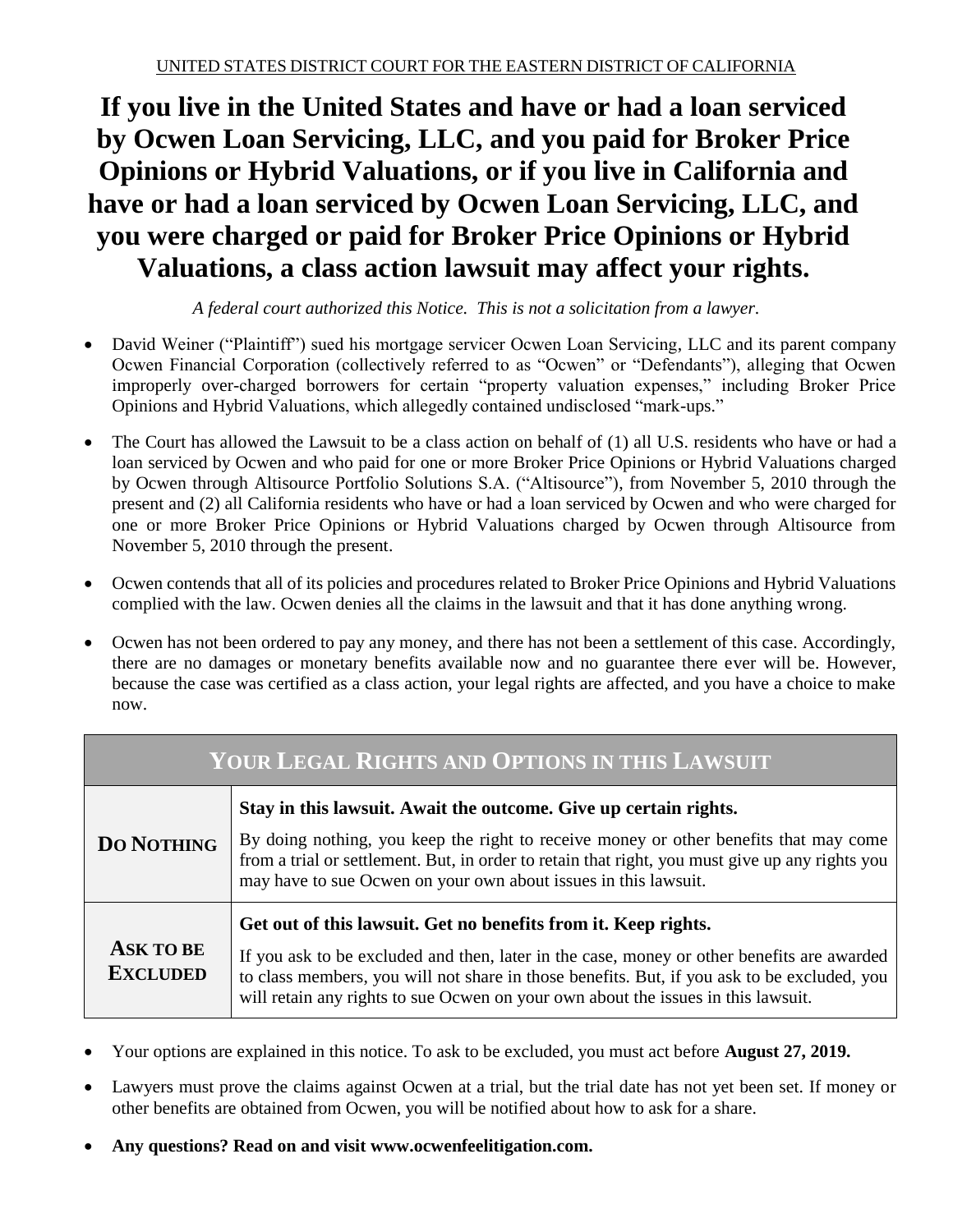# **WHAT THIS NOTICE CONTAINS**

# **BASIC INFORMATION**

#### **1. Why did I receive a notice?**

Ocwen's records show that you have or had a loan serviced by Ocwen Loan Servicing, LLC and that you were charged or have paid for one or more Broker Price Opinions or Hybrid Valuations from November 5, 2010 through the present. This notice explains that the Court has allowed, or "certified," a class action lawsuit that may affect you. You have legal rights and options that you may exercise before the Court holds a trial. Judge Morrison C. England, Jr. of the United States District Court for the Eastern District of California is overseeing this class action. The lawsuit is known as *Weiner v. Ocwen Financial Corp., et al*., Case No. 14-cv-02597.

## **2. What is this lawsuit about?**

The lawsuit is about whether Ocwen unlawfully charged borrowers for certain "property valuation expenses," including Broker Price Opinions or Hybrid Valuations, which allegedly contained undisclosed "mark-ups." You can read the Plaintiff's Class Action Complaint at www.ocwenfeelitigation.com. Plaintiff claims that Ocwen unlawfully "marked-up" charges related to the Broker Price Opinions or Hybrid Valuations. Ocwen contends that all of its policies and procedures related to Broker Price Opinions and Hybrid Valuations complied with the law. Ocwen denies all the claims in the lawsuit and that it has done anything wrong.

#### **3. What is a class action and who is involved?**

In a class action lawsuit, one or more people called "Class Representatives" (in this case David Weiner) sue on behalf of other people who have similar claims. The people together are a "Class" or "Class Members." The person who sued—and all the Class Members like him—are called the "Plaintiffs." The companies they sued (in this case Ocwen Financial Corporation and Ocwen Loan Servicing, LLC) are called the "Defendants." One court resolves the issues for everyone in the Class—except for those people who choose to exclude themselves from the Class.

#### **4. Why is this lawsuit a class action?**

The Court decided that this lawsuit can be a class action and move towards a trial because it meets the requirements of Federal Rule of Civil Procedure 23, which governs class actions in federal courts. Specifically, the Court found that members of the class are: (1) all residents of the United States of America who have or had a loan serviced by Ocwen and who paid for one or more Broker Price Opinions or Hybrid Valuations charged by Ocwen through Altisource, from November 5, 2010 through the present and (2) all California residents who have or had a loan serviced by Ocwen and who were charged for one or more Broker Price Opinions or Hybrid Valuations charged by Ocwen through Altisource from November 5, 2010 through the present.

More information about why the Court is allowing this lawsuit to be a class action is in the Court's Memorandum and Order, which is available at www.ocwenfeelitigation.com.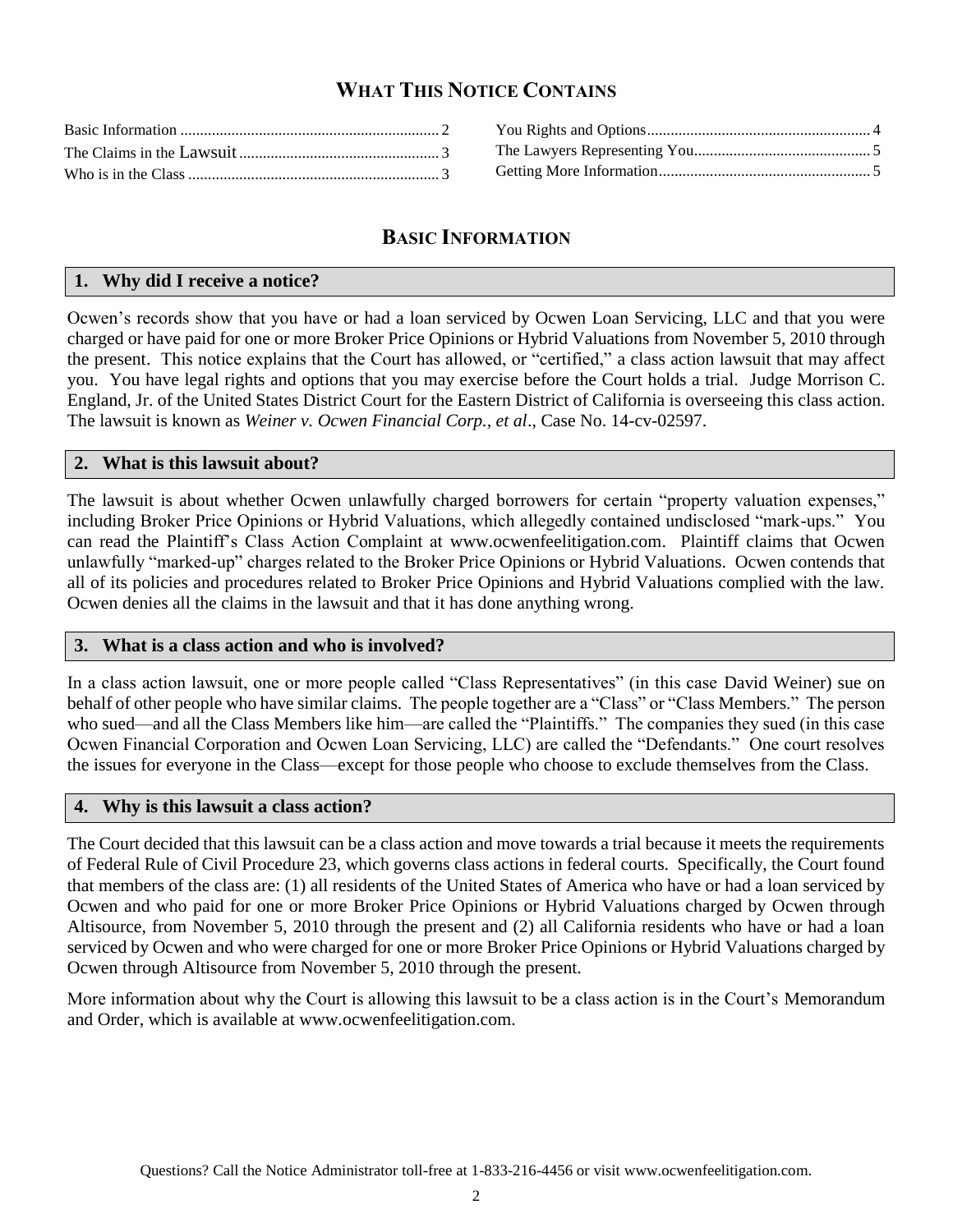## **5. How does Ocwen answer?**

Ocwen contends that all of its policies and procedures related to Broker Price Opinions and Hybrid Valuations complied with the law. Ocwen denies all the claims in the lawsuit and that it has done anything wrong.

## **6. Has the Court decided who is right?**

The Court has not decided whether Plaintiff or Ocwen is correct. By establishing the Class and issuing this notice, the Court is not suggesting that Plaintiff will win or lose this case. Plaintiff must prove his claims at trial. The trial has not yet been scheduled.

## **7. What is the Plaintiff asking for?**

Plaintiff seeks an award for damages, restitution, and other relief to compensate himself and each class member for Ocwen's allegedly unlawful acts. The Plaintiff also seeks three times the amount of money class members paid for Broker Price Opinions and Hybrid Valuations based on a statutory penalty for Ocwen's alleged practices.

#### **8. Is there any money available now?**

No money or other benefits are available now because the Court has not yet decided whether Ocwen did anything wrong, and the two sides have not reached a settlement in this case. There is no guarantee that money or benefits will ever be obtained on behalf of class members. If money or benefits become available, and you have not excluded yourself from the Class, another notification will be distributed about the available money or benefits.

# **WHO IS IN THE CLASS**

# **9. Am I part of this Class?**

Judge England decided that all individuals who meet the following requirements are members of the Nationwide Class:

All residents of the United States of America who have or had a loan serviced by Ocwen Financial Corporation or Ocwen Loan Servicing, LLC and who paid for one or more Broker Price Opinions or Hybrid Valuations charged by Ocwen Financial Corporation or Ocwen Loan Servicing, LLC through Altisource, from November 5, 2010 through the present.

The Court has additionally certified the following sub-classes:

California Paid Sub-Class: All residents of the State of California who have or had a loan serviced by Ocwen Financial Corporation or Ocwen Loan Servicing, LLC and who paid for one or more Broker Price Opinions or Hybrid Valuations charged by Ocwen Financial Corporation or Ocwen Loan Servicing, LLC through Altisource, from November 5, 2010 through the present.

California Assessed Sub-Class: All residents of the State of California who have or had a loan serviced by Ocwen Financial Corporation or Ocwen Loan Servicing, LLC and to whom charges for one or more Broker Price Opinions or Hybrid Valuations were assessed to their mortgage account by Ocwen Financial Corporation or Ocwen Loan Servicing, LLC through Altisource, from November 5, 2010 through the present.

Imporantly, the Court's certification Order means that if you are in any state in the United States other than California, you must have paid for a Broker Price Opinion or Hybrid Valuation during the time your loan was serviced by Ocwen Loan Servicing, LLC in order to be a part of the Class—being charged for the fee alone, without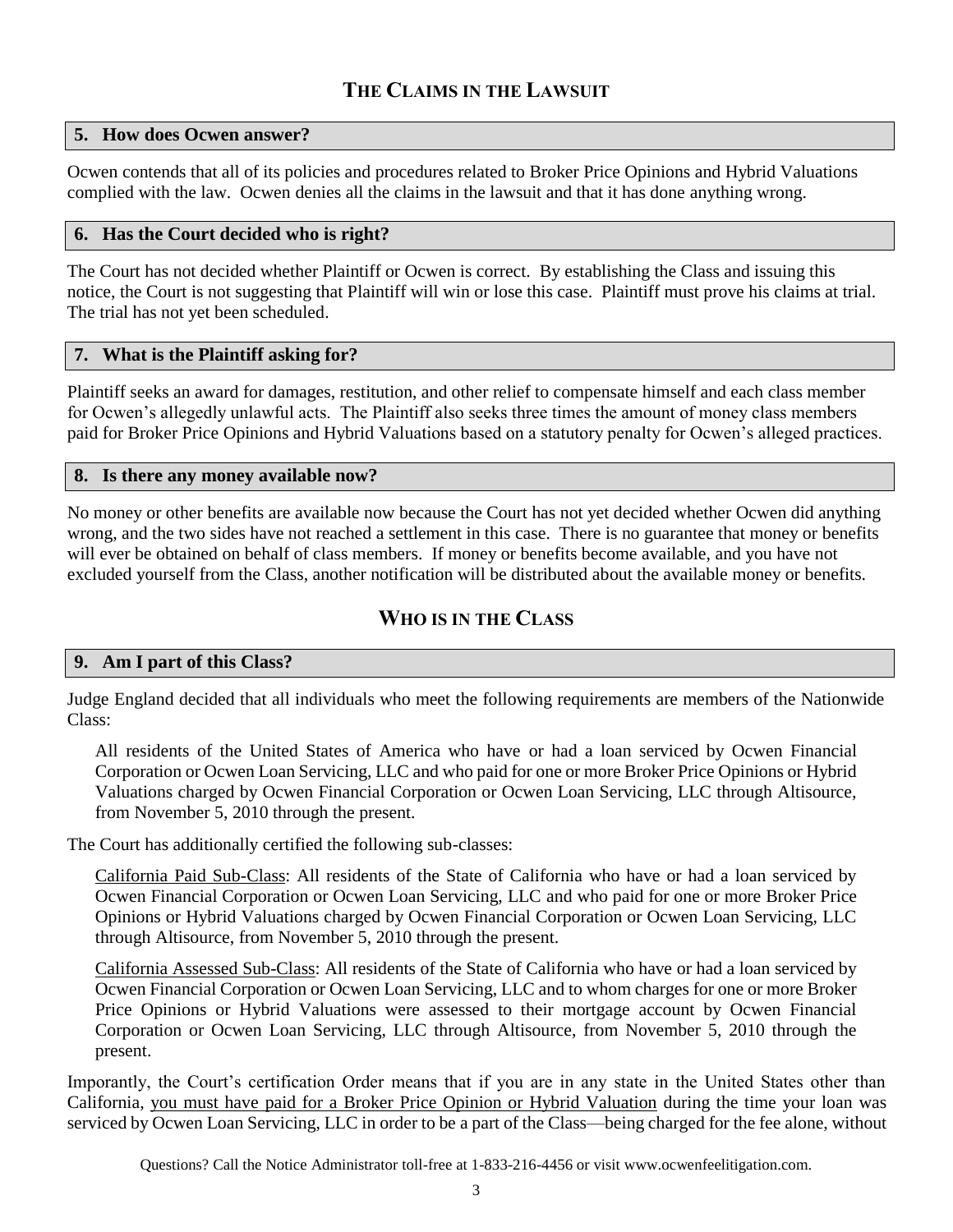having paid the fee, will not make you a part of any Class or Sub-Class in this lawsuit unless you are a resident of California. If, however, you are a resident of the State of California, then you may be a member of the California Assessed Sub-Class if you were charged for a Broker Price Opinion or Hybrid Valuation during the time your loan was serviced by Ocwen Loan Servicing, LLC, whether or not you ultimately paid for that Broker Price Opinion or Hybrid Valuation.

# **10. I'm still not sure if I'm included.**

If you are still not sure if you are included, you can get free help at www.ocwenfeelitigation.com or by calling or writing to the lawyers in this case at the phone number or address listed in question 17.

# **YOUR RIGHTS AND OPTIONS**

You have to decide whether to stay in the Class or ask to be excluded before the trial, and you have to decide this now.

# **11. What happens if I do nothing at all?**

If you want to remain a member of the Class, you do not need to do anything at this time. If you remain a Class Member, you will be bound by the result of this lawsuit. If the lawsuit is successful, you will share in any money or benefits that are recovered. If the lawsuit is unsuccessful, you will not receive anything, and you will be barred from seeking other relief against Ocwen for the claims asserted in this lawsuit. There is no guarantee that money will ever by obtained. However, if money is obtained, you will be notified about how to obtain your share (if any) if you are a Class Member and do not exclude yourself. If you do nothing now, regardless of whether the Plaintiff wins the trial, you will not be able to sue Ocwen about the same issues that are the subject of this lawsuit. This means that with respect to the charges related to Broker Price Opinions and Hybrid Valuations at issue, if you do nothing, you will be legally bound by all of the orders the Court issues and judgments the Court makes in this class action.

#### **12. Why would I ask to be excluded?**

If you already have your own lawsuit for the recovery of charges related to Broker Price Opinions or Hybrid Valuations you paid to Ocwen and want to continue with it, you need to ask to be excluded from the class. If you exclude yourself from the class—which also means to remove yourself from the class, and is sometimes called "opting out" of the class—you will not get any money or other benefits from this lawsuit, even if the Plaintiff obtains them as a result of a trial or from any settlement (that may or may not be reached) between Ocwen and the Plaintiff. If you exclude yourself, you will not be legally bound by the Court's orders and judgments in this class action.

If you start your own lawsuit against Ocwen after you exclude yourself, you may have to hire and pay your own lawyer for that lawsuit, and you will have to prove your claims. If you do exclude yourself so you can start or continue your own lawsuit against Ocwen, you should talk to your own lawyer soon because your claims may be limited by time and subject to a statute of limitations.

# **13. How do I ask the Court to exclude me from the Class?**

If you ask to be excluded from the Class, you will be not be entitled to any recovery of money or benefits, if any is ultimately awarded, but you will be able to sue Ocwen about the same legal claims that are the subject of this lawsuit. To exclude yourself from the lawsuit, you must send a letter stating that you want to exclude yourself from the lawsuit to the below address. Your exclusion request must include your name, address, and signature, and it must be postmarked no later than **August 27, 2019**. You may also find an Exclusion Request form at the website www.ocwenfeelitigation.com.